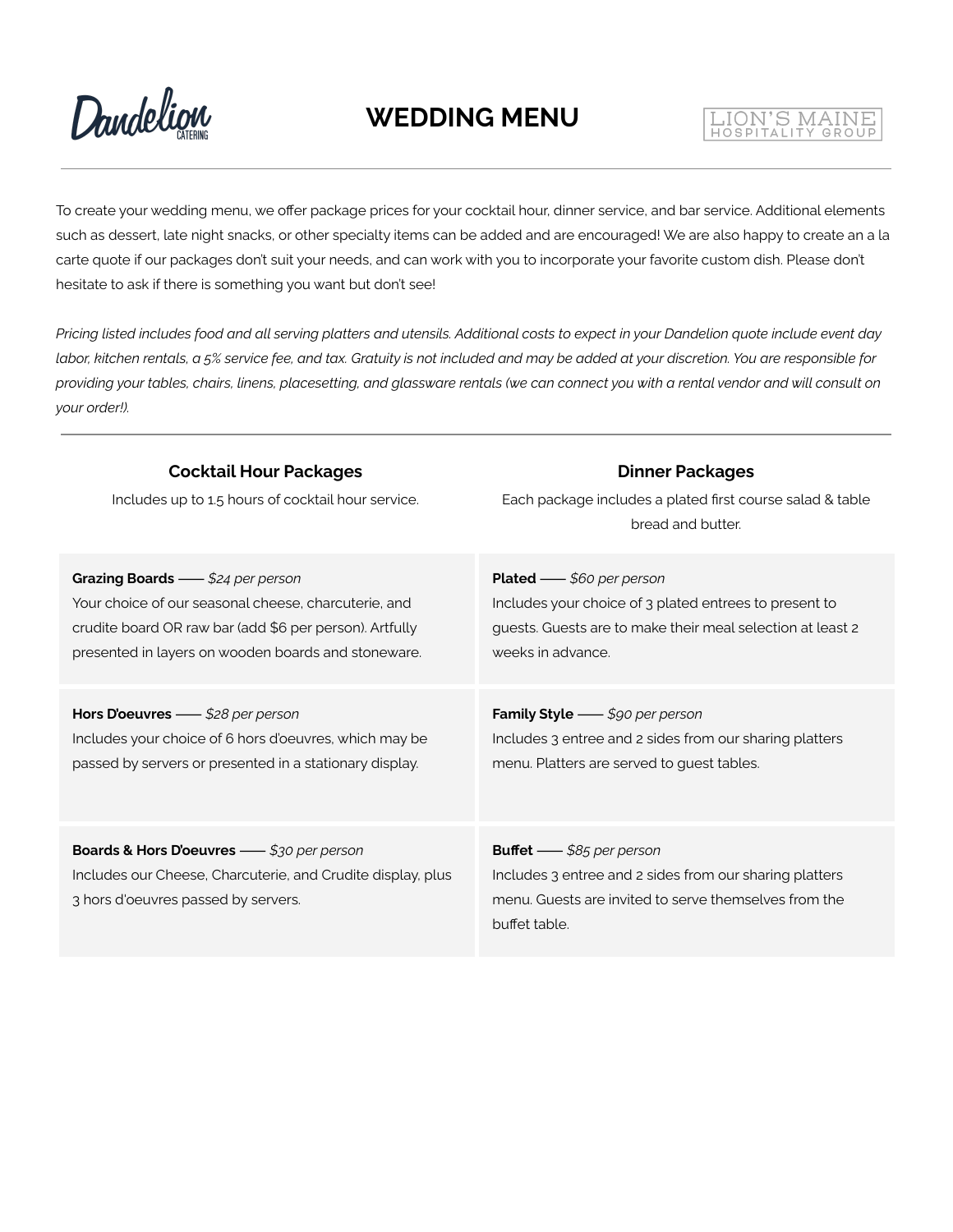



#### **Cocktail Hour Packages: Grazing Board Selections**

#### **Cheese, Charcuterie, and Crudite**

Curated selection of artisan cheeses / cured meats / smoked mussels / seasonal assortment of raw, marinated, and pickled vegetables with housemade dips / olives / house preserves / assorted nuts / seasonal fresh and dried fruits / crackers / freshly baked bread

**Raw Bar**⸺*add \$6 per person*

Variety of shucked maine oysters / house mignonette and cocktail sauce / smoked mussels / bay leaf and white wine poached shrimp / crab dip / house crackers

#### **Cocktail Hour Packages: Hors D'oeuvres Selections**

| Crispy Brussels Sprouts Skewer - v, gf                                                                                                                    | Mini Lobster Rolls - add \$12 per person                                                              |
|-----------------------------------------------------------------------------------------------------------------------------------------------------------|-------------------------------------------------------------------------------------------------------|
| Fried brussels sprouts / whole grain mustard aioli / hazelnut                                                                                             | Seasoned Maine lobster meat / toasted roll / mayo / shredded                                          |
| crumble                                                                                                                                                   | lettuce / paprika & celery salt                                                                       |
| Heirloom Tomato Tart - v (summer only)                                                                                                                    | <b>Braised Pork Belly Skewers</b> - <i>gf. df</i>                                                     |
| Roasted heirloom tomatoes / local goat cheese / pickled onion /                                                                                           | Vinegar braised pork belly / homemade hoisin sauce / miso                                             |
| herb salad / puff pastry                                                                                                                                  | cashew crunch / scallion                                                                              |
| <b>Smashed Avocado Tostada</b> - vegan, gf (spring & summer only)<br>House tortilla chips / smashed avocado / grilled corn pico / chili<br>oil / cilantro | <b>Gyro Meatball</b><br>Grass fed beef meatball / tzatziki / cucumber salad / mint                    |
| <b>Roasted Fig Tart</b> - v (fall & winter only)                                                                                                          | <b>Country Fried Chicken</b>                                                                          |
| Honey roasted figs / Jasper Hill bleu / herb oil / puff pastry                                                                                            | Crispy fried chicken / buttermilk aioli / pickled green tomato relish                                 |
| Deviled Eggs $-$ gf                                                                                                                                       | Seared Scallop - gf, df                                                                               |
| Deviled eggs / crumbled bacon / fried onion / chive                                                                                                       | Maine bay scallops / green romesco / grilled corn / herbs                                             |
|                                                                                                                                                           | Seared Sesame Tuna - gf, df<br>Bluefin tuna / cilantro dressing / sesame oil / nori crisps / scallion |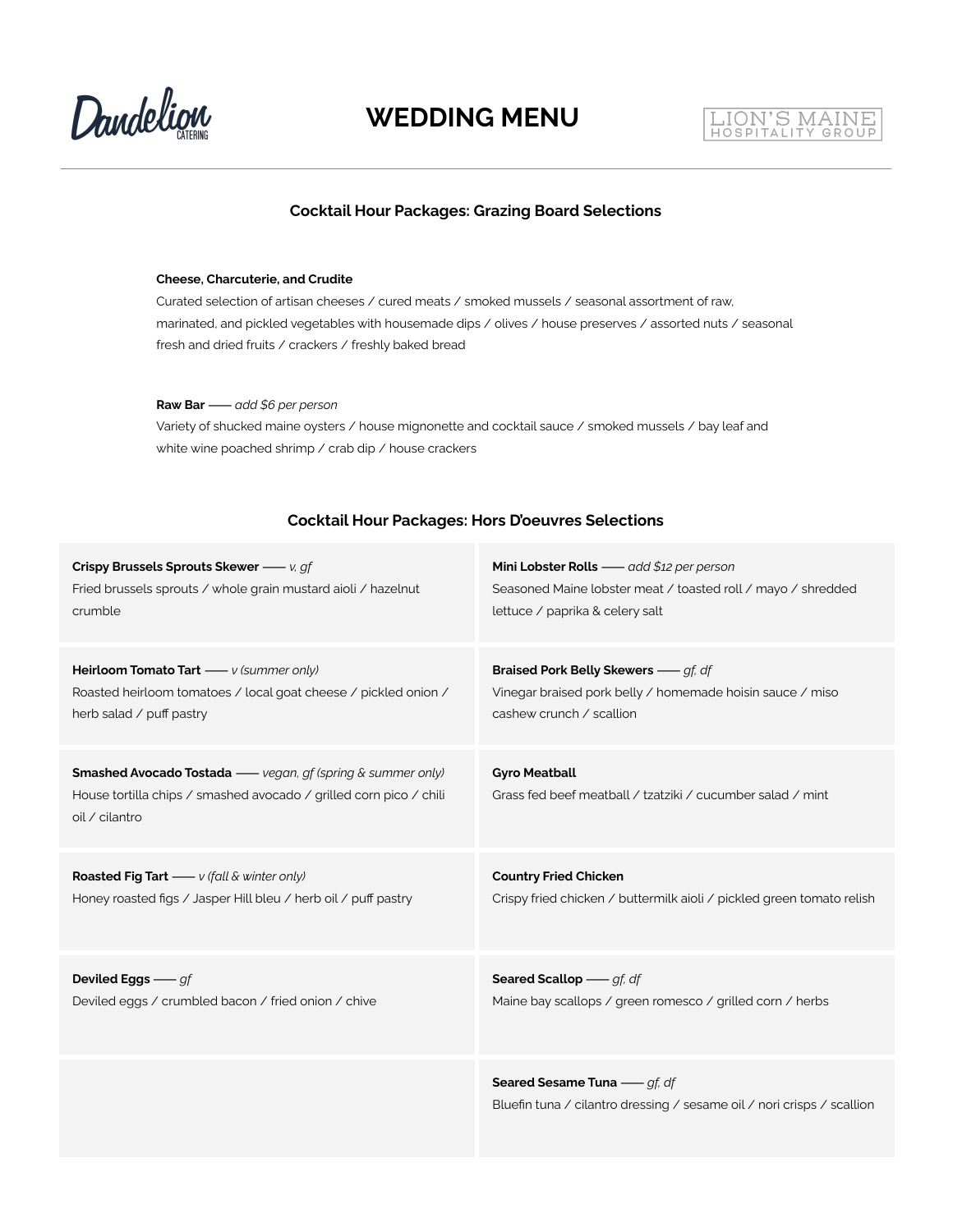



#### **Dinner Packages: First Course Salad Selections**

Choose one. Served as a plated first course with table bread & whipped butter.

**Little Gem Salad**⸺*gf* Lettuce wedges / buttermilk chive dressing / radish / crumbled bacon / pickled red onion / parmesan

**Cucumber Salad**⸺*v, gf* Marinated cucumber / shaved asparagus / chevre / pickled shallot / toasted hazelnuts

**Melon Salad**⸺*gf (spring & summer only)* Fresh melon / crispy prosciutto / whipped honey chevre / toasted almonds / tarragon & mint

**Tomato Salad**⸺*v, gf* Heirloom tomato wedges / Maplebrook Farm burrata / pickled red onion / pistachio aillade

#### **Arugula & Pear Salad**⸺*v*

Bumbleroot Farm baby arugula / white wine poached pear / pickled radish / shaved manchego / toasted crostini

#### **Little Leaf & Sweet Potato Salad**⸺*vegan, gf*

Little Leaf Farm mesclun / aleppo roasted sweet potato / pickled fennel / shaved red onion / dried cherry & almond crumble / red wine vinaigrette

**Dandelion Green Salad**⸺*vegan, gf* Greens / shaved carrot / pickled shallot / cucumber / lemon vinaigrette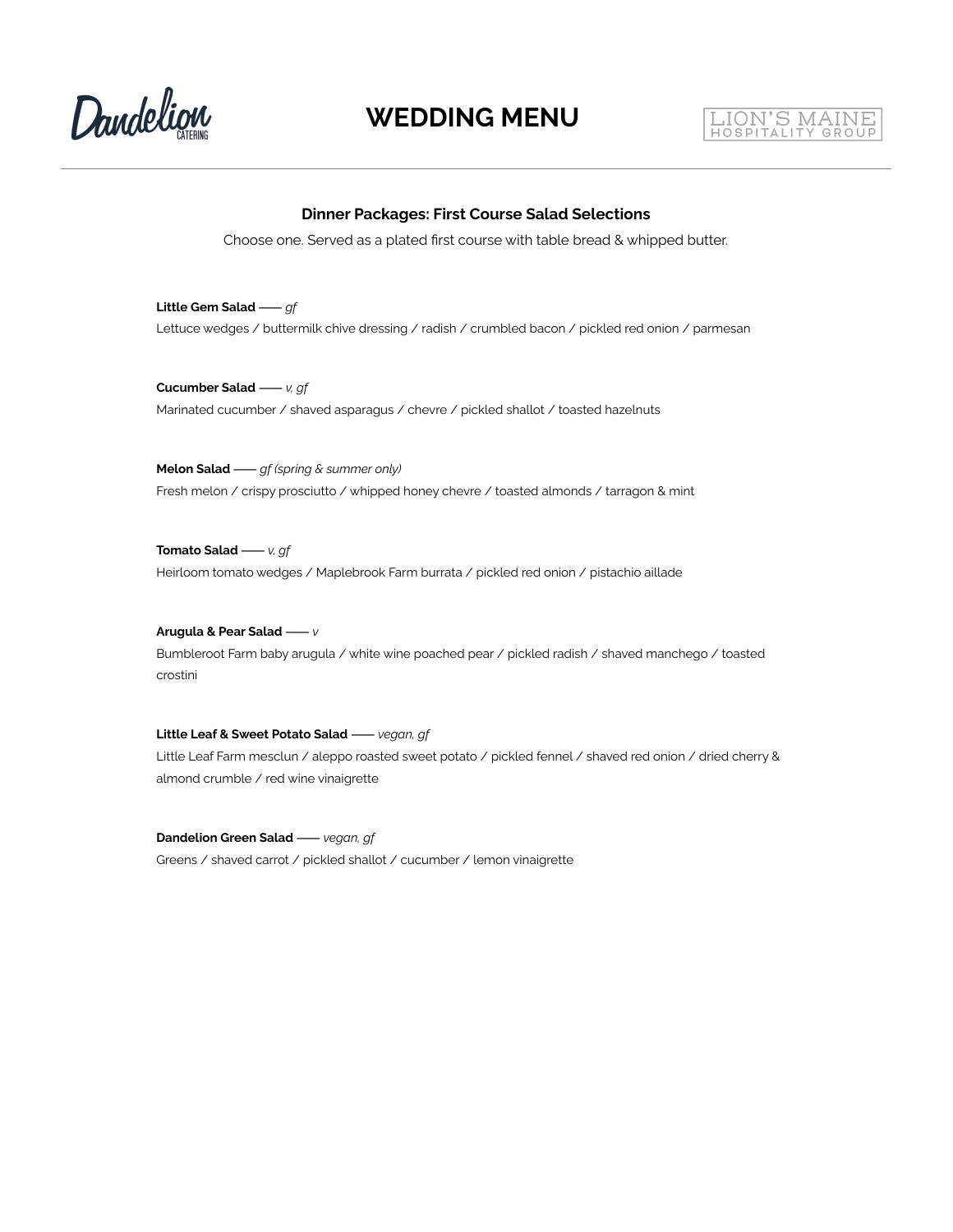



#### **Dinner Packages: Entree Selections for Plated Dinner Service**

Choose three. Guest meal choices, seating chart, and floor plan due two weeks prior to your wedding date. Served as a plated main course.

**Grilled Sirloin with Romesco**⸺*gf, df* Grilled sirloin / red pepper and walnut romesco / crispy potatoes / asparagus / herbs

**Porcini Braised Short Rib** ⸺*gf* Braised porcini short rib / barley risotto / tuscan kale / herb oil

**Seared Halibut with Corn**⸺*gf* Seared halibut steak / roasted corn puree / pickled fennel and kohlrabi salad

**Cod and Mussels**⸺*gf, df* Seared cod filet / Prince Edward Island mussels / bay leaf potatoes / tomato ragout / herbs

**Braised Chicken Thighs**⸺*gf* Tomato braised chicken thighs / braising vegetables / parmesan polenta / olive and herb salad

**Seared Pork Tenderloin with Braised Cabbage**⸺*gf, df* Brined and sliced pork tenderloin / vinegar braised red cabbage / pickled mustard seed and apple relish

**Spring Orecchiette** ⸺*v (spring & summer only)* Orecchiette / roasted artichokes / peas / radicchio / housemade ricotta

**Fall Orecchiette** ⸺*v (fall & winter only)* Orecchiette / roasted butternut squash / curly kale / brown butter cream / thyme breadcrumb

**Lentil Dal** ⸺*vegan, gf* Slow cooked coconut lentils / potatoes / chickpeas / crispy chickpeas / red sorrel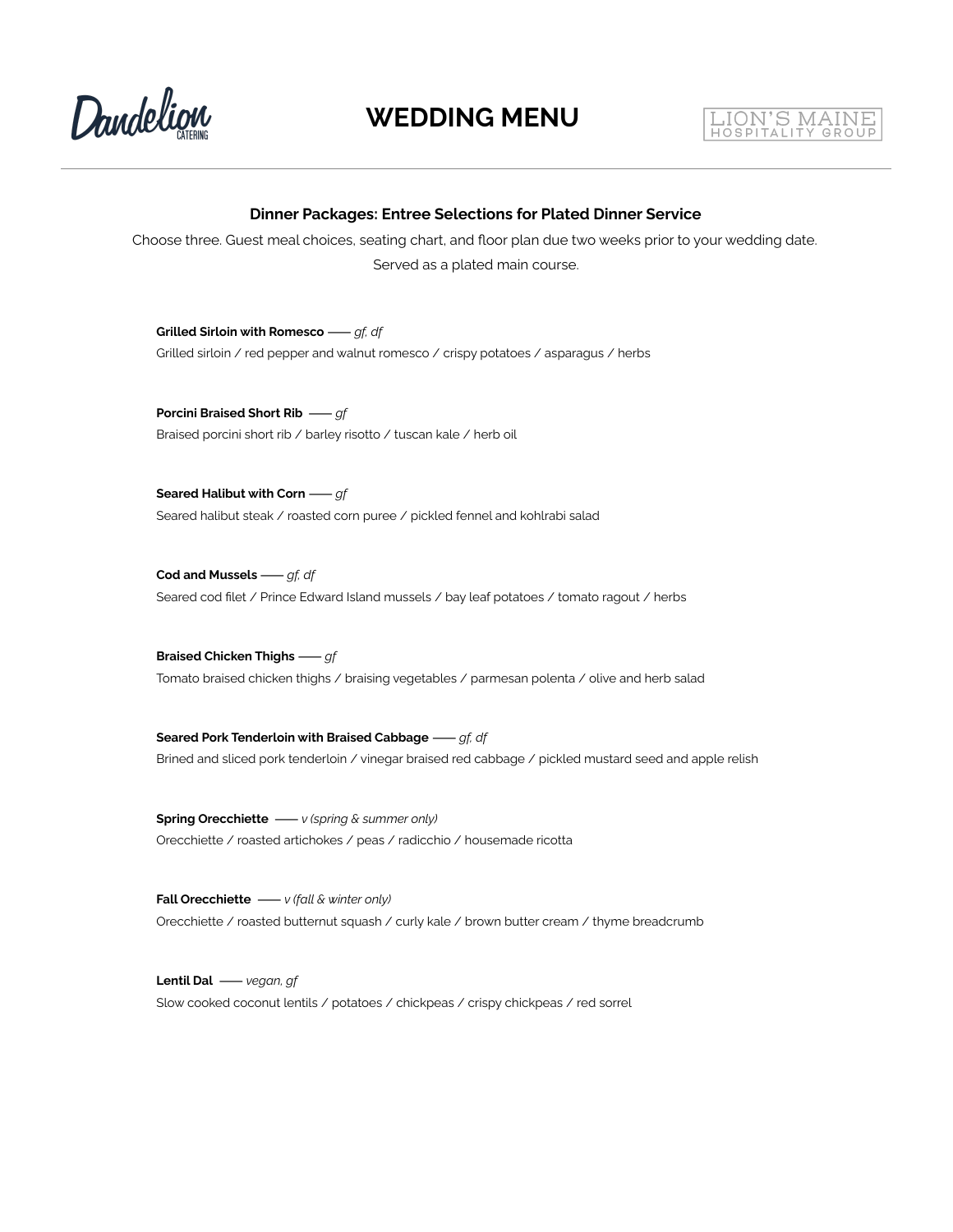

#### LION'S MAINE HOSPITALITY GROUP

#### **Dinner Packages: Sharing Platter Selections for Family Style or Buffet Dinner Service**

Choose three entrees and two sides. Served as a family style or buffet main course.

#### **ENTREES SIDES**

**Grilled Sirloin with Romesco**⸺*gf, df* Grilled sirloin / red pepper and walnut romesco / herbs

**Porcini Braised Short Rib** ⸺*gf* Braised porcini short rib / herb oil

**Seared Halibut with Corn**⸺*gf* Seared halibut steak / roasted corn puree

**Braised Chicken Thighs**⸺*gf* Tomato braised chicken thighs / braising vegetables

**Seared Pork Tenderloin with Braised Cabbage**⸺*gf, df* Brined and sliced pork tenderloin / pickled mustard seed and apple relish

**Spring Orecchiette** ⸺*v (spring & summer only)* Orecchiette / roasted artichokes / peas / radicchio / housemade ricotta

**Fall Orecchiette** ⸺*v (fall & winter only)* Orecchiette / roasted butternut squash / curly kale / brown butter cream / thyme breadcrumb

**Lentil Dal** ⸺*vegan, gf* Slow cooked coconut lentils / potatoes / chickpeas / crispy chickpeas / red sorrel

**Roasted Seasonal Vegetables**⸺*gf, vegan* Seasoned with fresh herbs, olive oil, sea salt

**Roasted Crispy Potato**⸺*gf, v* Seasoned with crispy garlic, thyme and parmesan

> **Parmesan Polenta**⸺*gf, v* Parmesan polenta / fried garlic / herb oil

**Harissa Carrots**⸺*gf, v* Pickled red onion / mint / tahini / marcona almonds / feta

**Preserved Lemon Couscous**⸺*vegan* Toasted israeli couscous / charred carrot / pickled onion / chickpeas / golden raisins / parsley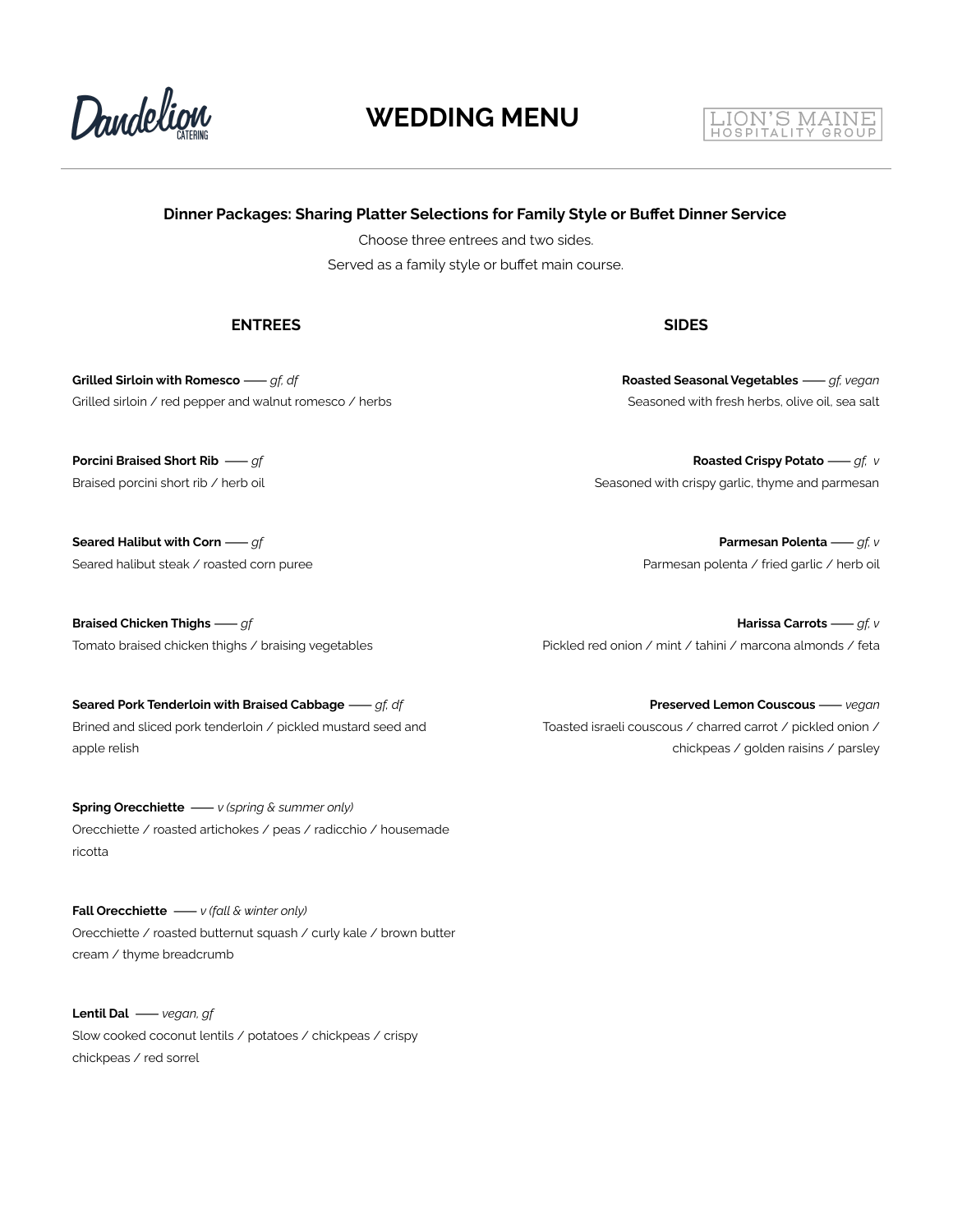Dandelign



#### **After Dinner**

Add dessert, coffee, or late night snacks!

#### **DESSERT COFFEE**

**Brown Butter Chocolate Chip Cookies**⸺*\$36/dozen*

**Seasonal Fruit Bar**⸺*\$48/dozen*

**Ganache Brownies**⸺*gf, \$48/dozen*

**Chocolate Eclairs**⸺*\$48/dozen*

**Whoopie Pies** ⸺*\$48/dozen* Classic Lemon-Blueberry Pumpkin Strawberry-Rhubarb

**Cheesecake Bars** ⸺*\$48/dozen* Dulce de Leche Caramel Apple Pumpkin **Strawberry Blueberry** 

**Pies & Gallettes** ⸺*\$25 each/serves 6-8* Seasonal Varieties Available

**Truffle Board**⸺*gf, \$6 per person* Ganache / salted caramel / white chocolate

**Coffee Station**⸺*\$4 per person, minimum order 25* regular / decaf / milk / half & half / sugar **Peanut Butter Cookies** — gf, \$36/dozen<br>
Self service station includes urns and accoutrements.

#### **LATE NIGHT SNACKS**

**Grilled Cheese** ⸺*v, \$6 per person* White bread / mozzarella / gruyere

**Chicken Tenders** ⸺*\$6 per person* Buttermilk fried chicken / honey mustard / ketchup

> **French Fries** ⸺*v, gf, df, \$4 per person* Salt and pepper / ketchup

> **Sea Salt Popcorn** ⸺*gf, \$4 per person*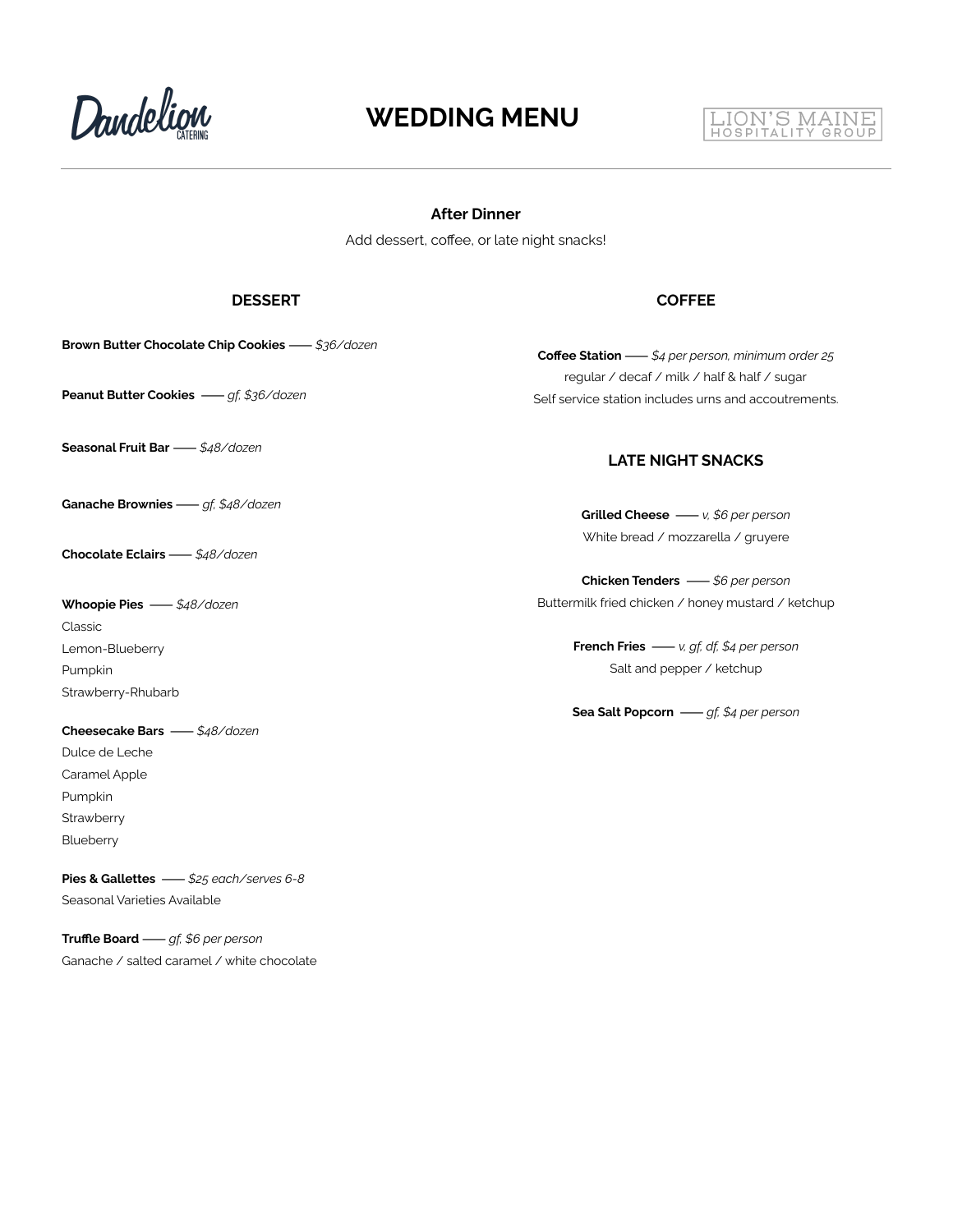



#### **Open Bar Packages**

Bartenders will be billed separately, to be based on your guest count, venue set up, and final bar menu and services. Pricing for up to 6 hours of bar service.

#### **Full Bar**⸺*\$55 Per Person*

- Your choice of 4 beers and 4 wines from our house list.
- Full assortment of liquor, mixers, and garnishes for classic cocktails. Tanqueray Gin / Dewars Scotch / Tito's Vodka / El Jimador Bianco Tequila / Bacardi Rum / Goslings Dark Rum / Four *Roses Bourbon / Dickel Rye Whiskey / Sweet & Dry Vermouth / Campari / Cointreau*
- Assorted non-alcoholic options. *Water / Sparkling Water / Sodas / Juices*
- Ice, Coolers, Chilling Tubs, and Basic Bar Tools

#### **Beer & Wine Bar**⸺*\$40 Per Person*

- Your choice of 4 beers and 4 wines from our house list.
- Assorted non-alcoholic options. *Water / Sparkling Water / Sodas / Juices*
- Ice, Coolers, Chilling Tubs, and Basic Bar Tools

#### **Bartenders Only (Client Provides all Alcohol)** ⸺*\$10 Per Person*

- **•** Assorted non-alcoholic options. *Water / Sparkling Water / Sodas / Juices*
- Ice, Coolers, Chilling Tubs, and Basic Bar Tools

#### **Open Bar Enhancements**

**Champagne Toast**⸺*add \$6 per person* Celebrate a special moment with pre-poured prosecco; can be served at guest tables during dinner or passed during cocktail hour.

**Signature Cocktails**⸺*add \$8-10 per serving* Highlight a custom creation at your open bar.

**Tableside Wine Service**⸺*add \$6 per person* Red & white wine poured tableside during dinner.